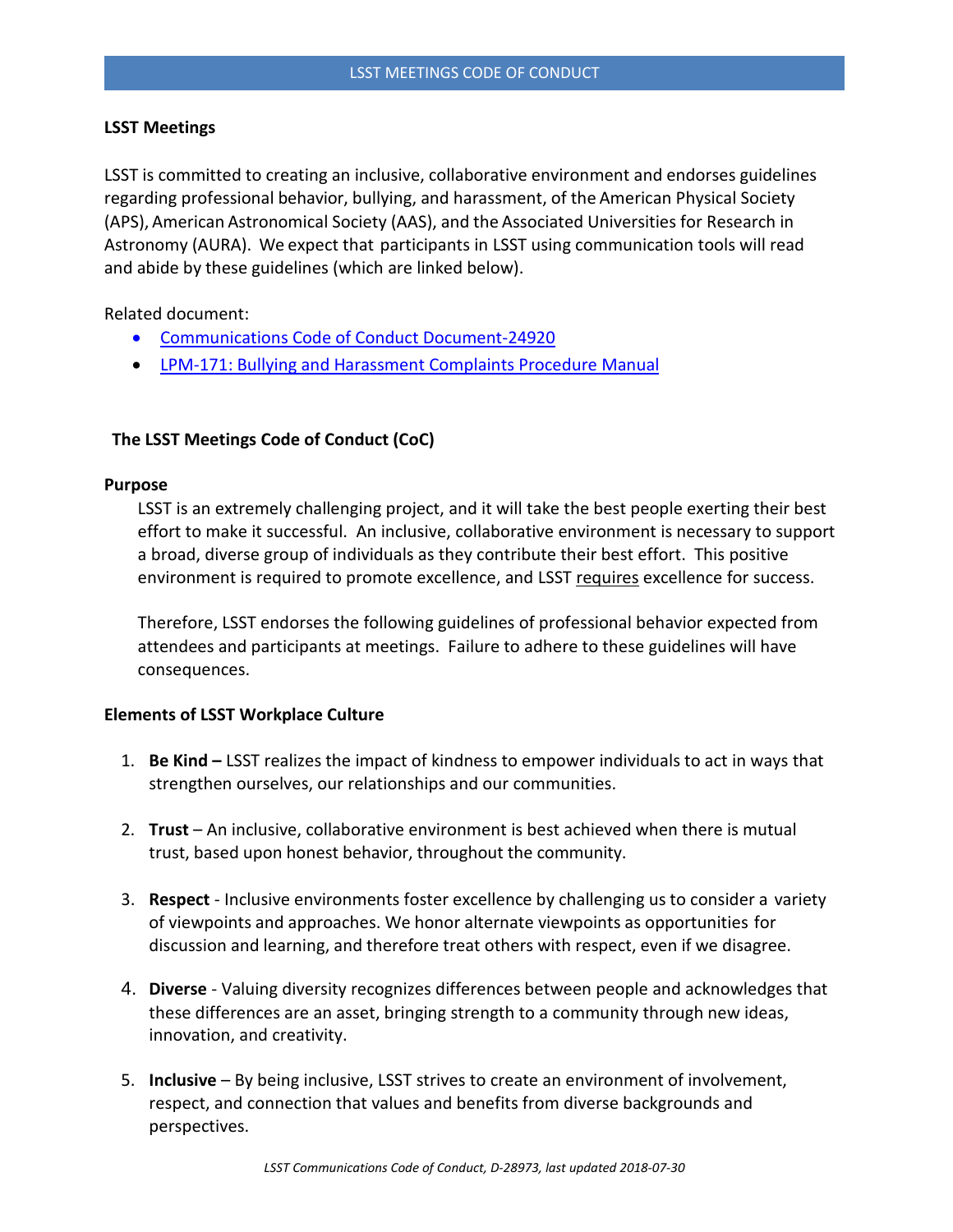# **LSST Meetings Code of Conduct**

Our Code of Conduct (CoC) is based on the previous elements of LSST Workplace Culture which are to be evident in all our interactions. The following (or parts of it) should be used on any LSST or LSST related meeting website and promoted through the welcome presentation and any other means available to raise awareness of the CoC.

# **Background**

LSST is committed to providing an inclusive, collaborative environment at this meeting. With regard to professional behavior, bullying, and harassment, we endorse the guidelines of the following community sources:

- [AAS Ethics Statement, including "Conduct Towards Others"](https://aas.org/about/policies/aas-ethics-statement)
- [AAS Anti-Harassment Policy](https://aas.org/policies/anti-harassment-policy-aas-division-meetings-activities)
- [The APS Guidelines for Professional Conduct](https://www.aps.org/policy/statements/02_2.cfm)
- [The Recurse Center Manual](https://www.recurse.com/manual#sec-environment)
- [AURA Standards of Workplace Conduct](https://policies.aura-astronomy.org/B/B25)%20B-XXV-Standards%20of%20Workplace%20Conduct.pdf)
- [European Astronomical Society Ethics Statement and Guidelines Good Practice](http://eas.unige.ch/documents/EAS_Ethics_Statement.pdf)

Based on these sources, we adopt the following code of conduct for <meeting>. We expect participants will read and abide by these guidelines.

#### **Our Values**

LSST adheres to the following principles in order to provide a learning environment that produces rigor and excellence:

- **Shared Responsibility.** Each participant is a citizen within a larger community, and shares responsibility in maintaining the health of that community.
- **Honesty.** Quoting from the APS: "Science is best advanced when there is mutual trust, based upon honest behavior, throughout the community."
- **Respect.** Inclusive environments foster excellence by challenging us to consider a variety of viewpoints and approaches. We honor alternate viewpoints as opportunities for discussion and learning, and therefore treat others with respect, even if we disagree. Quoting from the AAS guidelines: "Scientists should work to provide an environment that encourages the free expression and exchange of scientific ideas. They should promote equality of opportunity and treatment for all their colleagues, regardless of gender, race, ethnic and national origin, religion, age, marital status, sexual orientation, disabilities, or any other reason not related to scientific merit."

# **1. Principles of Engagement**

The following are a few basic social rules, adapted from those of the Recurse Center. These rules make explicit certain norms of social behavior that help uphold the values listed above, as well as the ethical guidelines we endorse. If you mess up on any of the below, don't panic: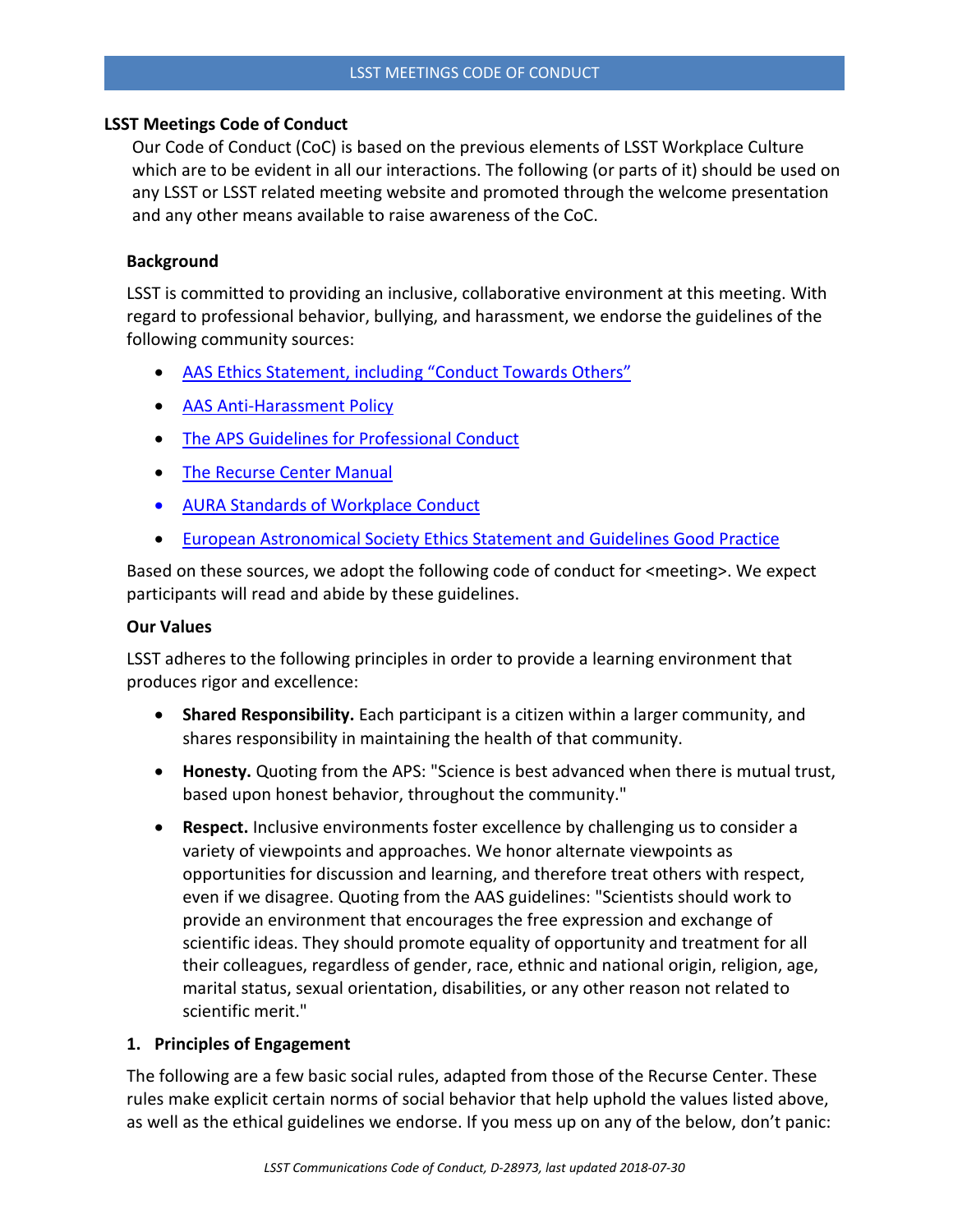we all make mistakes sometimes. Apologize, reflect, move forward.

# • **Raise All Voices**

During sessions and discussions, pay attention to who is contributing. Chairs are encouraged to be conscious of their biases and avoid preferentially selecting some people and/or paying attention to only some parts of the room.Invite contributions from quieter members of the group, and be conscientious of not dominating the conversation. We understand that it can be exciting to discuss a new idea, but always strive to listen (rather than just wait your turn to speak).

# • **No Feigning Surprise**

In an environment where participants have different backgrounds and knowledge, it is very important that people feel comfortable saying "I don't know" or "I don't understand." Therefore, please do not act surprised when someone says they don't know something, whether it is regarding a technical or non-technical subject (e.g. "What?! I can't believe you don't know what X is!"). Quoting from Recurse: "Feigning surprise has absolutely no social or educational benefit: When people feign surprise, it's usually to make them feel better about themselves and others feel worse. And even when that's not the intention, it's almost always the effect."

# • **No Well-Actually's**

As defined by Recurse, "A 'well-actually' happens when someone says something that's almost (but not entirely) correct, and you say, 'well, actually...' and then give a minor correction." Well-actually's interrupt the discussion and fixate on a minor, usually irrelevant point, often solely to make the person delivering the well-actually feel more important. If you feel the need to correct someone, take a moment to consider whether your correction is in the spirit of truth-seeking, and whether it will provide a positive contribution to the discussion.

# • **No -isms**

We explicitly ban racism, sexism, homophobia, transphobia, and other kinds of bias whether these behaviors are overt or subtle. Subtle -isms can be particularly tricky, as they are often unconscious behaviors we engage in by mistake, and are sometimes caused by conflicting norms between cultures. To use an example from Recurse, saying "It's so easy my grandmother could do it" is a subtle -ism. If you experience these behaviors during the course of the meeting, you should feel free to bring it up directly with the person, or if it's more comfortable, point out the behavior to the meeting organizer (Ranpal Gill: rgill at lsst dot org). If someone points out that you have engaged in this behavior, it can be tempting to become defensive— but instead, we ask that you apologize, reflect a moment, and move on. If you do not understand why issue was taken with your behavior, we will be happy to discuss it with you, so that everyone can learn from the experience.

# **We Respect Your Privacy**

In order to document the talent, time, and hard work that make LSST a great project, we may assign or contract with photographers and/or videographers to record meeting proceedings or conduct on-camera interviews. If you do not wish to have your likeness recorded at this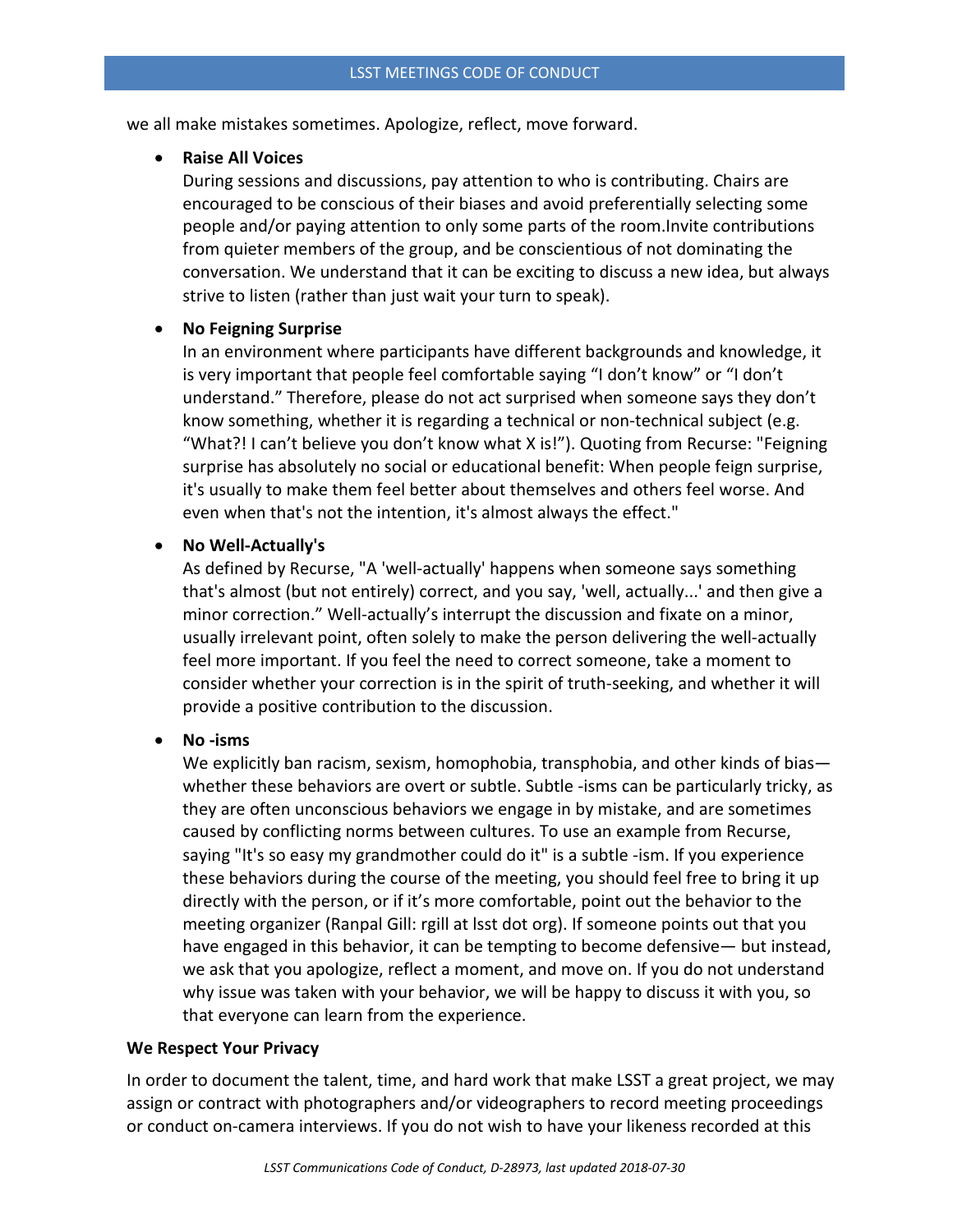meeting, you may decline to participate.

<At this meeting, red stickers will be available at the registration desk; affixing a red sticker to your conference badge (underneath the plastic, please) will alert us to your preference not to be recorded or approached for an on-camera interview.>

#### **Inclusive environment**

The Local Organizing Committee (LOC) have provided the option of child care at the venue (*provide a link)* and a lactation room is organised and will be marked on the map. Guidelines (*provide link to guidelines)* given to presenters encourage them to use color palettes and fonts that are suitable for color blind and dyslexic participants. Social platforms with a dedicated hashtag help people to follow essential parts of the discussions through this meeting's hashtag which is #<meeting>. Participants are advised to be mindful and respectful of cultural differences between the participants. Many countries with very different cultural backgrounds are represented at our meeting, and it is every participant's duty to make sure everybody feels welcome in our society.

The <your meeting> organizers firmly reject all kinds of abusive behaviour. The organisers have worked towards providing a welcoming, safe environment that encourages the free expression and exchange of ideas of all the participants. Every attendee is expected to make their individual contribution towards a respectful and inclusive meeting climate. Any discriminatory behaviour against colleagues on any basis, such as gender, gender identity, race, ethnic background, national origin, religion, political affiliation, age, marital status, sexual orientation, disabilities or any other reason will not be tolerated during any LSST event. All participants have agreed to abide by the AURA standards of workplace conduct at the time of registration. [Read policy here.](http://www.aura-astronomy.org/about/policies/Section%20B/B25)%20B-XXV-Standards%20of%20Workplace%20Conduct.pdf)

#### **Dealing with bullying, harassment or aggression at <your meeting name>**

The <your meeting> Program Organising Commitee (POC) have appointed <name> (<email>) to act as the designated contact person for reporting instances of bullying, harassment or aggression.

The designated contact person is able to advise attendees on how to deal with hostile situations and incidents. In case that an event is reported, and with the approval of the reporting person, the designated contact person will approach the offending person(s) to discuss how their behaviour is causing distress to other participants and remind them of the code of conduct applicable to all participants. If more serious measures are needed, the designated contact person should inform the reporting person(s) of the procedure to follow in these cases.

Should a participant witness events of bullying, harassment or aggression, the recommendation is to approach the victim to show support, ask how they are doing, and possibly suggest for them to talk to the designated contact person. The decision to approach the contact person should, however, ultimately be left to the victim.

*Thank you to Lucianne Walkowicz, the Data Science Fellowship Program and Gaelle Shifrin for contributing resource documents and language to this policy*